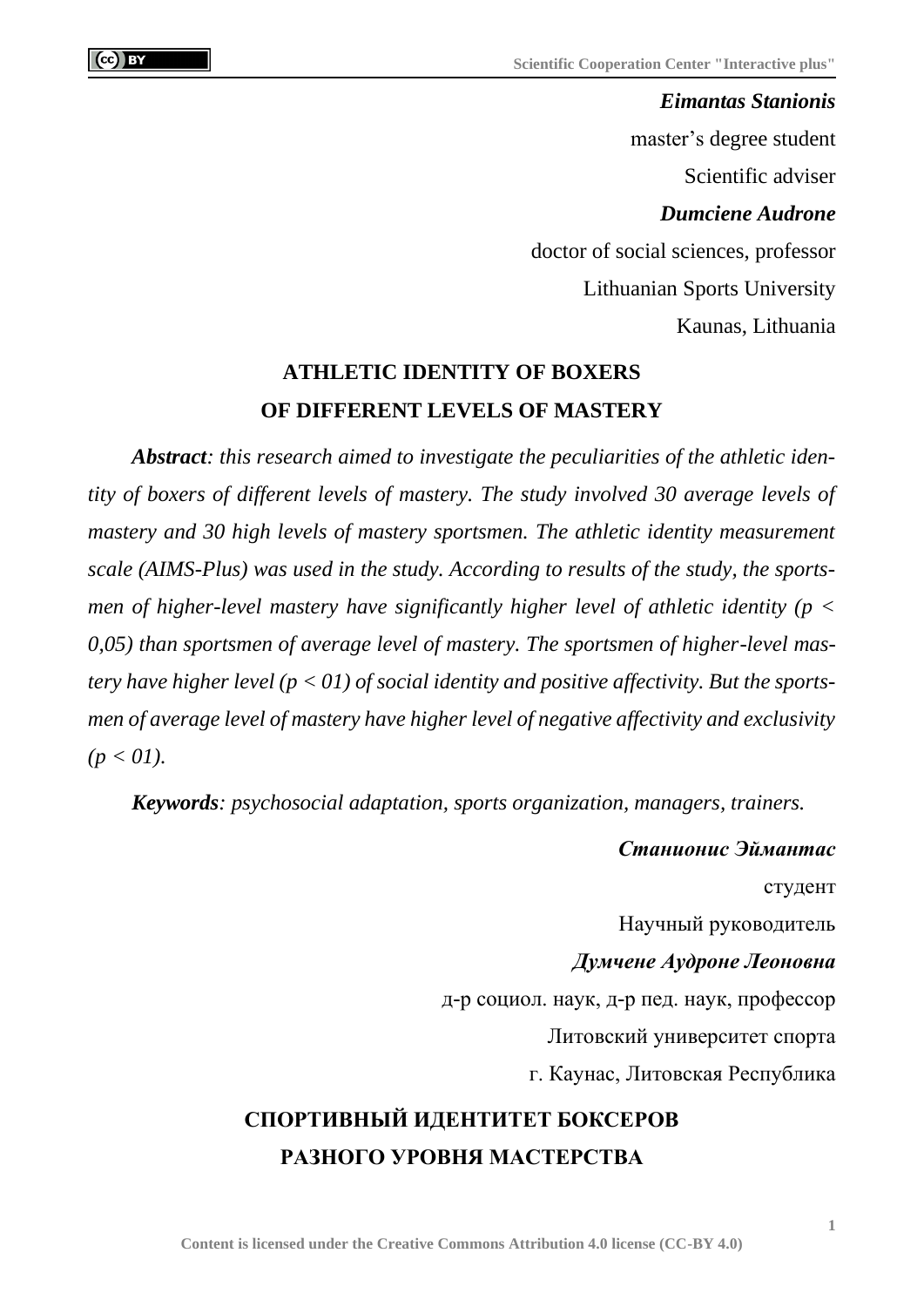*Аннотация: данное исследование было направлено на изучение особенностей спортивного идентитета боксеров разного уровня спортивного мастерства. В исследовании приняли участие 30 спортсменов среднего уровня мастерства и 30 высокого уровня мастерства. В исследовании использовалась шкала измерения спортивного идентитете (AIMS-Plus). Согласно результатам исследования, у спортсменов высокого уровня мастерства уровень спортивного идентитета значительно (p < 0,05) выше, чем у спортсменов среднего уровня мастерства. Социальный идентитет, позитивная аффективность выше (p < 01) у спортсменов высокого уровня мастерства, но негативная аффективность и исключительность выше (p < 01) у спортсменов среднего уровня мастерства.*

*Ключевые слова: спортивная организация, психосоциальная адаптация, руководители, тренеры.*

Introduction.

Hagiwara et al., (2018) argue that one of the most significant and important psychological factors determining athletic performance, athletic success, perseverance, and combativeness is athletic identity.

Athletic identity has been analyzed in recent years more by foreign authors Reifsteck, Gill, and Brooks (2013); Haralabas, Ioannis, Evaggelos, and Athanasios (2016); Foster and Huml (2017); Hagiwara, Kuroda, Oshita, Shimozono, and Matsuzaki (2018); Yukhymenko-Lescroart (2018); Russell, Cottingham, Barry, Lee, and Walsh (2018). According to Batista et al. (2016), an individual's identity consists of three components: intelligence, feeling, and action. The result of all the factors that make a person both individual and human. The thinking, feeling, and behavior that all people have, and the special feature of these factors make each person unique (Batista et al., 2016).

Ohio et al. (2021) indicate that athletes with a higher athletic identity return to that pre-traumatic competitive level earlier than athletes with a lower athletic identity. Edison et al. (2021) revealed that young athletes with high athletic identities are more resistant to emotional exhaustion (burnout), but trauma may pose a risk of depression.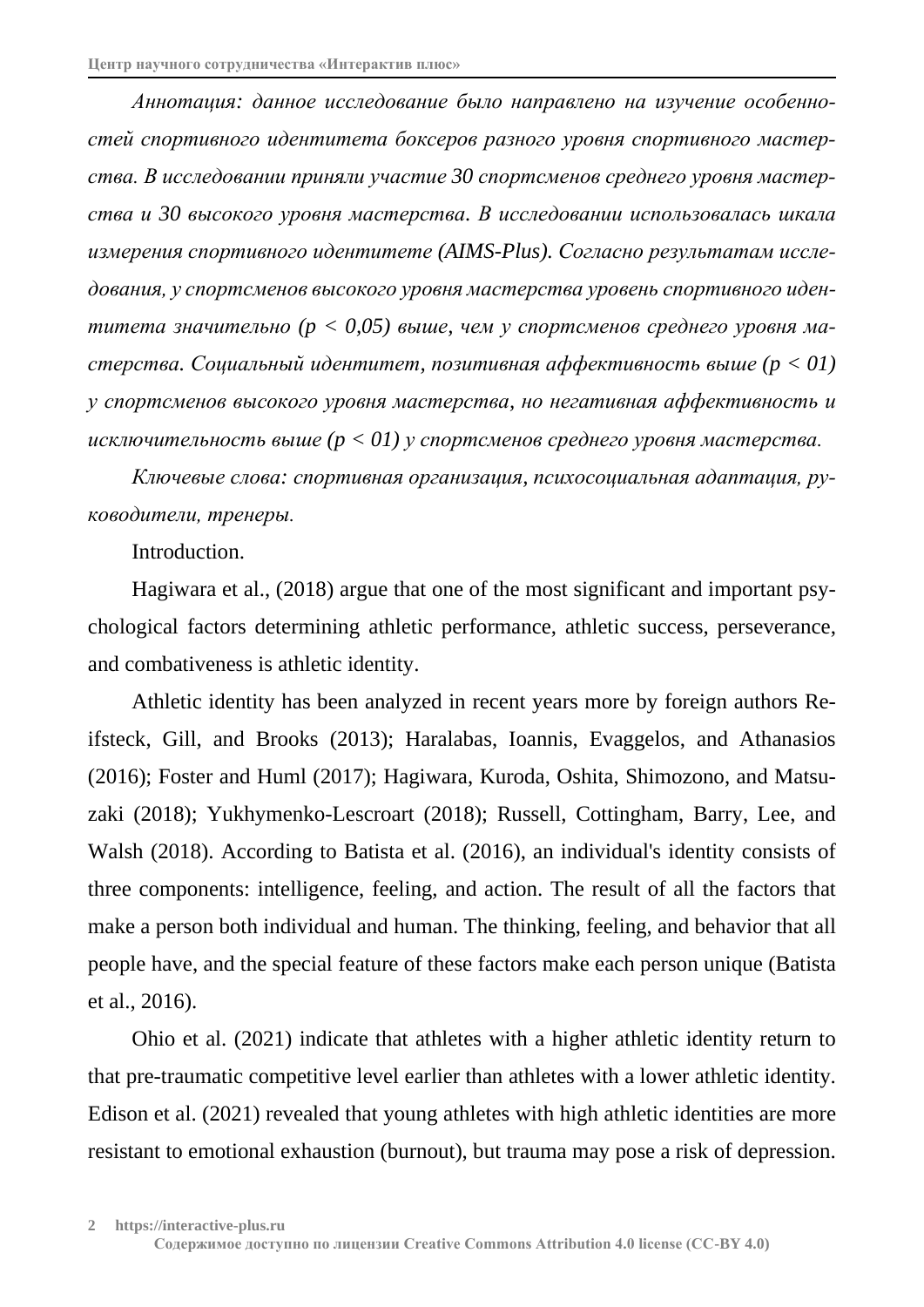Renton et al. (2021) revealed that athletic identity was most commonly associated with psychosocial, behavioral, and traumatic outcomes.

Reifsteck, Gill, and Brooks (2013) found that higher athletes 'athletic identity scores than non-athletes do not mean that they will be more physically active than nonathletes at the end of their sporting careers. The significant decline in physical activity after the end of a sporting career has important health implications for former athletes. The level of athletic identity is related to the level of athletic mastery (Lamont-Mills and Christensen, 2006). Athletic identity is associated with an athlete's burnout, but it is also affected by the athlete's psychological flexibility (Chang et al., 2018). Hadiyan and Sheikh (2015) found that the level of athletic identity is also related to the sport type. According to this study, higher levels of athletic identity are more common in duels sport. Researchers have found that there are links between athletic identity and the motivational characteristics of athletes – athletic identity is associated with the dimension of orientation towards victory, with competitiveness and a positive orientation towards competition (Tušak, Faganel, and Bednarik, 2005).

Research methods. The study used the Athletic identity measurement scale (AIMS-Plus) (T. J. Cieslak, 2004). The athletic identity measurement scale consists of 22 statements rated on the AIMS-Plus scale from  $\kappa$ 0 – strongly disagree» to  $\kappa$ 100 – strongly agree». The following integral indicators are distinguished: social identity, exclusivity, self-identity, positive affectivity, negative affectivity, athletic identity, the values of which are calculated from the questionnaire data.

The target group for the inquiry was boxers from boxing clubs. The participants' sample consisted of 30 average levels of mastery and 30 high levels of mastery sportsmen. All the study participants participated in the study voluntarily, marking the statement in the first questionnaire: «I am participating in the study voluntarily. I have been provided with information on the anonymity and confidentiality of the investigation».

The research data were processed by the computer program IBM SPSS for Windows 22.0. Statistical confidence level  $p < 05$ .

The results of the study are presented in table 1.

Table 1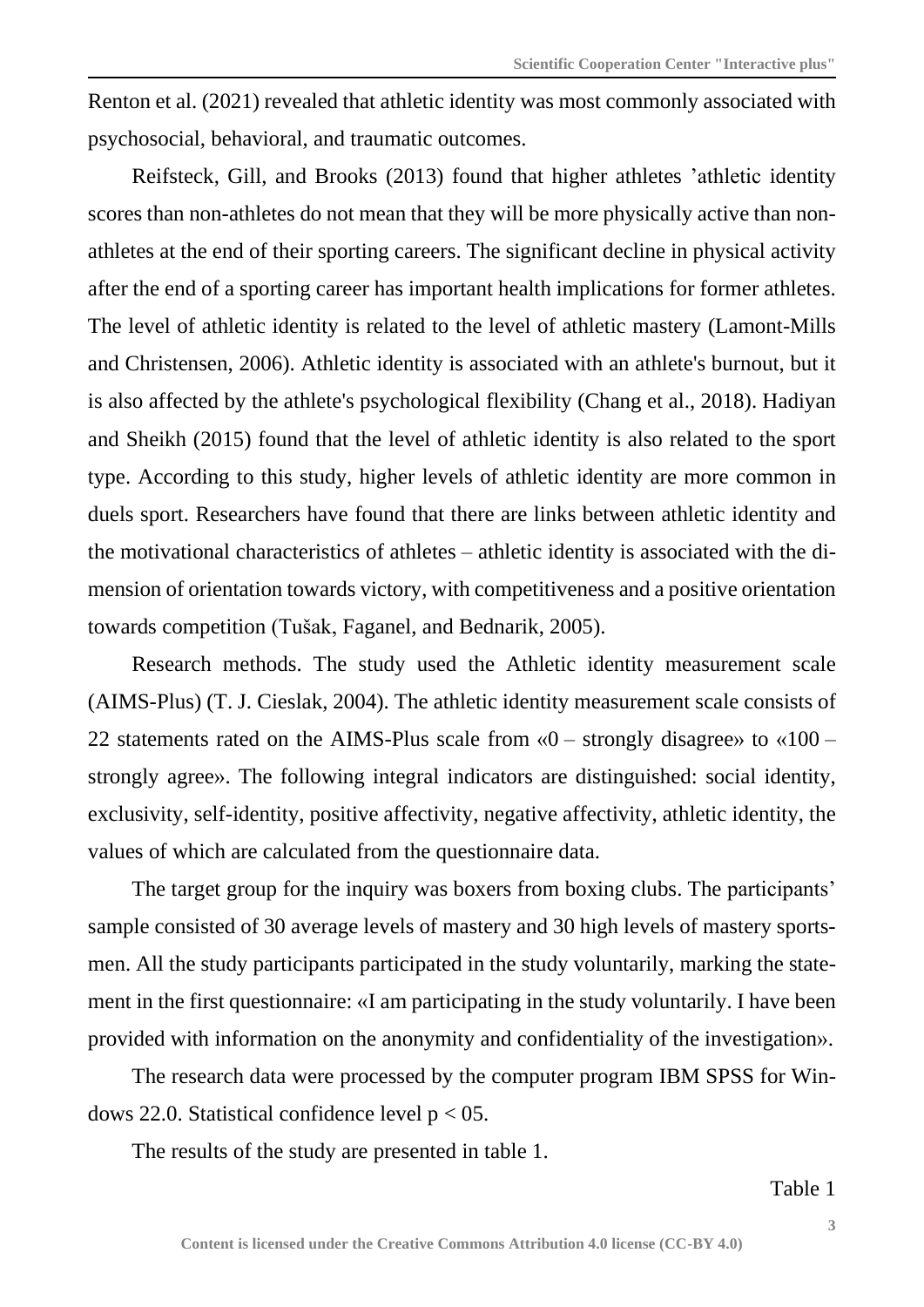**Центр научного сотрудничества «Интерактив плюс»**

| Sub-scale            | The average level<br>of mastery $(n = 30)$ |       | Higher level<br>of mastery $(n = 30)$ |           | t        |
|----------------------|--------------------------------------------|-------|---------------------------------------|-----------|----------|
|                      | M                                          | SD    | M                                     | <i>SD</i> |          |
| Social identity      | 53.30                                      | 9.23  | 66.37                                 | 9.04      | $2.41**$ |
| Exclusivity          | 56.18                                      | 11.98 | 43.24                                 | 10.16     | $2.44**$ |
| Self-identity        | 61.37                                      | 9.47  | 69.97                                 | 8.96      | $1.94*$  |
| Positive affectivity | 73.65                                      | 10.42 | 87.89                                 | 10.34     | $2.48**$ |
| Negative affectivity | 77.82                                      | 9.38  | 68.49                                 | 10.62     | $3.24**$ |
| Athletic identity    | 68.21                                      | 6.34  | 79.58                                 | 8.83      | $2.38*$  |

*Notes.* (*M, SD*) – mean and standard deviation;  $t$  – Student criterion;  $*$  – p < 05; \*\* –  $p < 01$ .

The results of this study revealed that social identity, positive affectivity of higherlevel mastery boxers were statistically significant ( $p < 01$ ) higher than sportsmen's average level of mastery. Self-identity and athletic identity are higher for higher-level mastery boxers ( $p < 05$ ). But the exclusivity ( $p < 01$ ), negative affectivity ( $p < 05$ ), are higher for the average level of mastery boxers. The results of our study confirm Hagiwara et al. (2018) found that athletic performance is also determined by the level of athletic identity.

## *References*

1. Batista, M., Sixto Cubo, D., Honório, S., & Martins, J. (2016). The practice of physical activity related to self-esteem and academic performance in students of basic education // Journal of human sport & exercise, 297–311.

2. Chang, W. H, Wu, C. H., Kuo, C. C., & Chen, L. H. (2018). The role of athletic identity in the development of athlete burnout: The moderating role of psychological flexibility. Psychology of Sport and Exercise, 39, 45–51.

3. Edison, B.R., Christino, M.A., & Rizzone, K.H. (2021). Identity in Youth Athletes: A Systematic Review of the Literature // Int. J. Environ. Res. Public Health, 18, 7331.

4. Foster, S. J. L., & Huml, M. R. (2017). The relationship between athletic identity and academic major chosen by student-athletes // International Journal of Exercise Science, 10 (6), 915–925.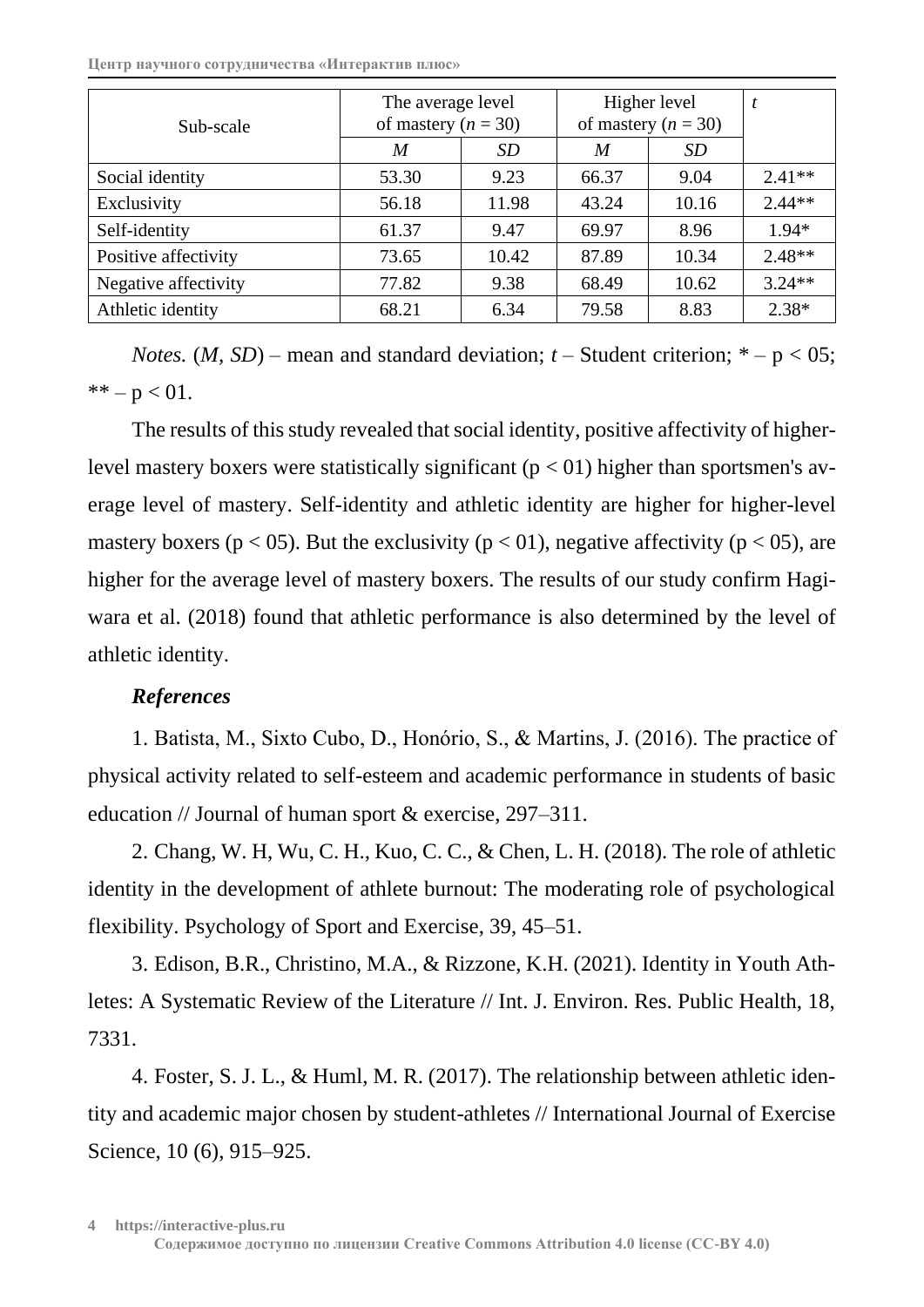5. Hadiyan, H., & Sheikh, M. (2015). How Different Sports Establish Different Athletic Identity Levels // International Journal of Kinesiology & Sports Science, 3 (3), 28–32.

6. Hagiwara, G., Kuroda, J., Oshita, K., Shimozono, H., & Matsuzaki, T. (2018). Relationships between athletic identity and the two dimensions of sport commitment of Japanese student-athletes // Journal of Physical Education and Sport, 18 (3), 1514– 1517.

7. Haralabos, K., Ioannis, A., Evaggelos, B., & Athanasios, L. (2016). The effect of task and ego orientation on athletic identity and antisocial behavior of students and athletes // Department of Physical Education & Sport Science, 11(2), 319–319.

8. Lamont-Mills, A., & Christensen, S. A. (2006). Athletic identity and its relationship to sport participation levels // Journal of Science and Medicine in Sport, 9 (6), 472–478.

9. Ohji, S., Aizawa, J., Hirohata, K., Mitomo, S., Ohmi, T., Jinno, T., Koga, H., & Yagishita, K. (2021). Athletic identity and sport commitment in athletes after anterior cruciate ligament reconstruction who have returned to sports at their pre-injury level of competition // BMC Sports Science, Medicine, and Rehabilitation, 13 (10), 1–7.

10. Reifsteck, E.J., Gill, D.L., & Brooks, D.L. (2013).The relationship between athletic identity and physical activity among former college athletes // Athletic Insight, 5 (3), 271–284.

11. Renton, T., Petersen, B., & Kennedy, S. (2021). Investigating correlates of athletic identity and sport-related injury outcomes: a scoping review // BMJ Open, 11:e044199.

12. Russell, A. M., Cottingham, M., Don, A. B., & Walsh, L. D. (2018). Students Transitioning to College and Out of Competitive Sport: Athletic Identity, Coping, and Stress // The Journal of Applied Sport Management (JASM), 10(4), 34–50.

13. šak, M., Faganel, M., Bednarik, J. (2005). Is athletic identity an important motivator? // International Journal of Sport Psychology, 36(1), 39–49.